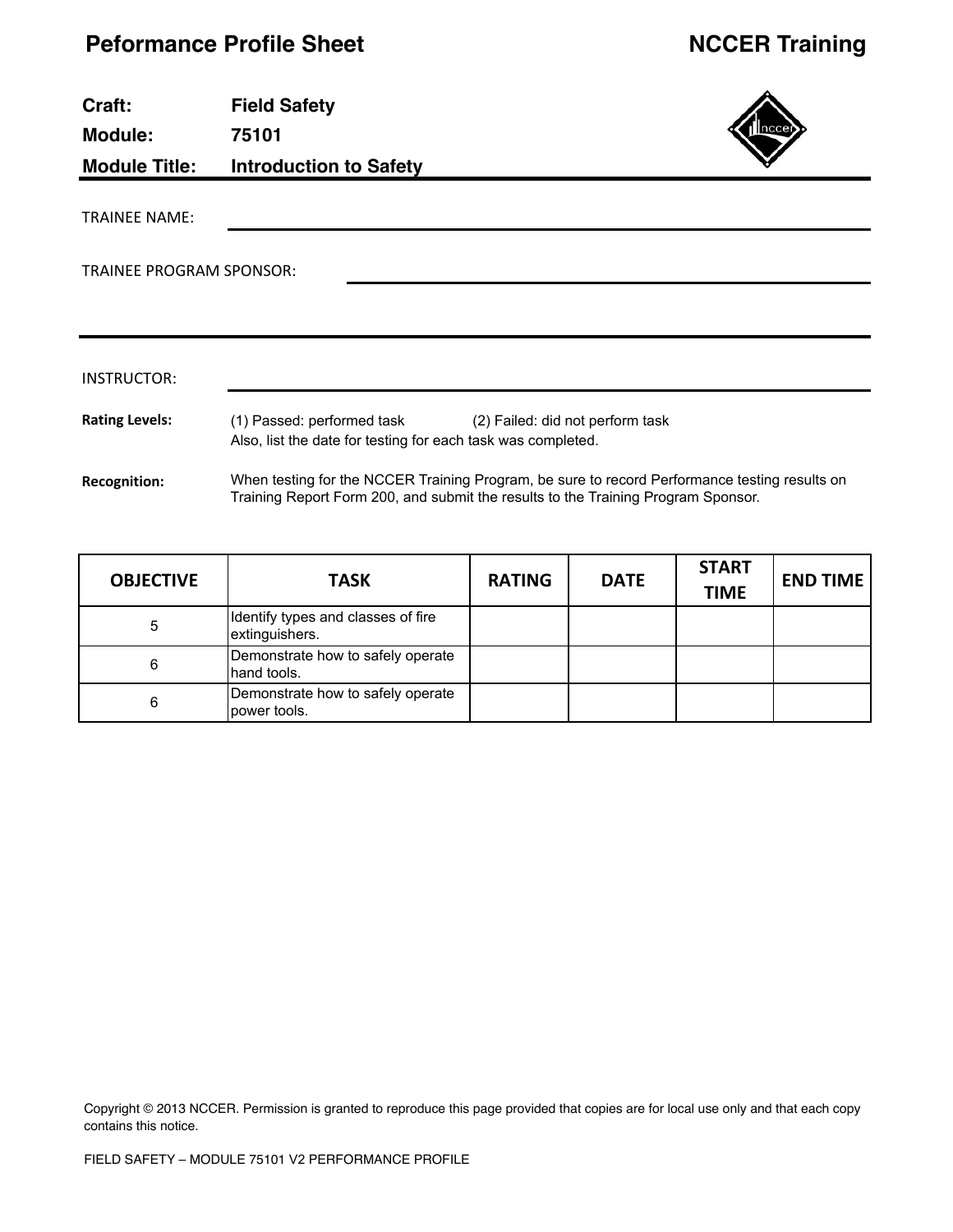| Craft:<br><b>Module:</b>        | <b>Field Safety</b><br>75120                                                                                                |  |
|---------------------------------|-----------------------------------------------------------------------------------------------------------------------------|--|
|                                 | <b>Module Title: Confined Spaces and Excavations</b>                                                                        |  |
| <b>TRAINEE NAME:</b>            |                                                                                                                             |  |
| <b>TRAINEE PROGRAM SPONSOR:</b> |                                                                                                                             |  |
|                                 |                                                                                                                             |  |
| INSTRUCTOR:                     |                                                                                                                             |  |
| <b>Rating Levels:</b>           | (1) Passed: performed task (2) Failed: did not perform task<br>Also, list the date for testing for each task was completed. |  |
| <b>Recognition:</b>             | When testing for the NCCER Training Program, be sure to record Performance testing results on                               |  |

| <b>OBJECTIVE</b> | <b>TASK</b>                                                   | <b>RATING</b> | <b>DATE</b> | <b>START</b><br><b>TIME</b> | <b>END TIME</b> |
|------------------|---------------------------------------------------------------|---------------|-------------|-----------------------------|-----------------|
|                  | Demonstrate how to fill out a<br>confined-space entry permit. |               |             |                             |                 |

Training Report Form 200, and submit the results to the Training Program Sponsor.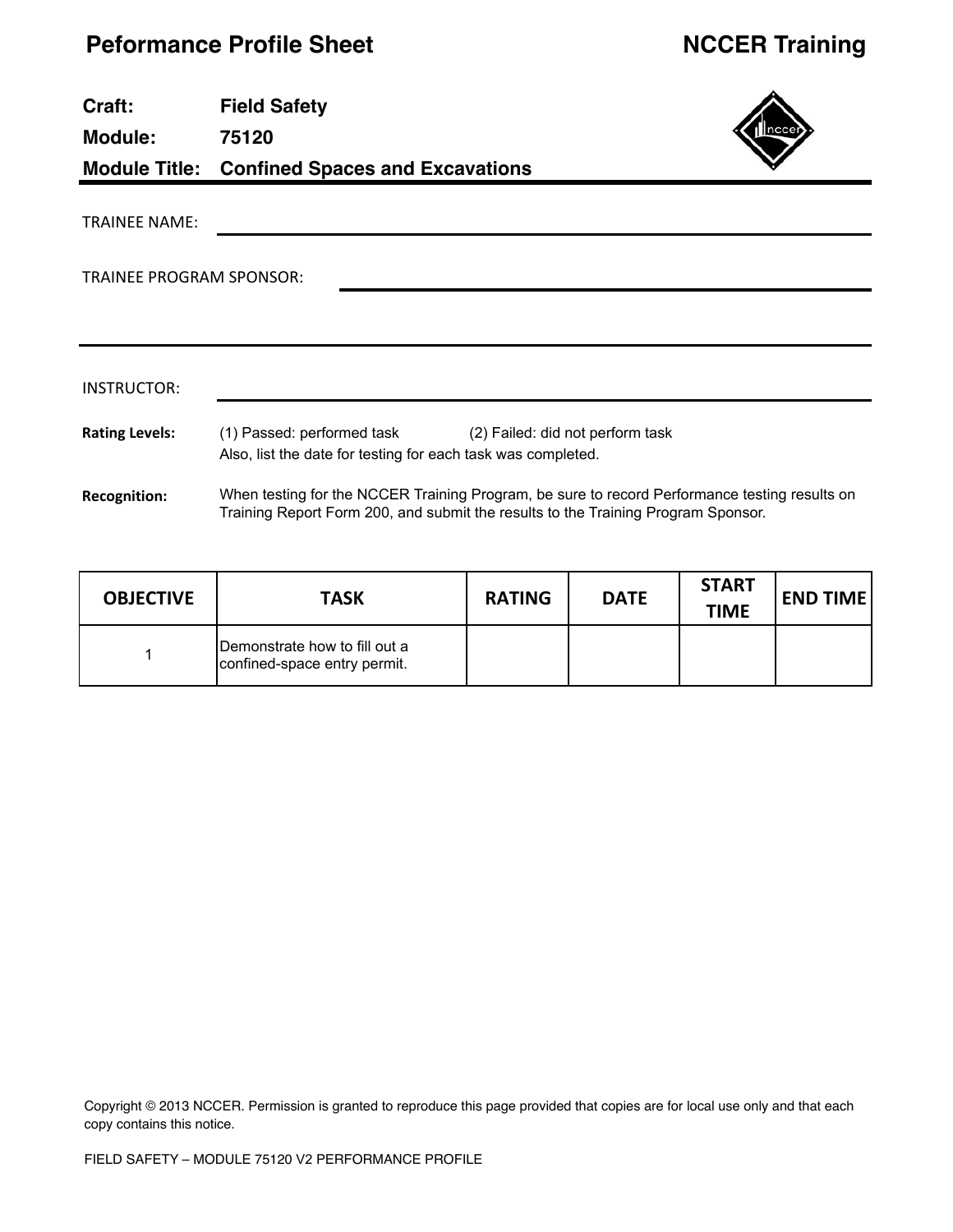| Craft:<br><b>Module:</b>        | <b>Field Safety</b><br>75104<br><b>Module Title: Work-Zone Safety</b>                                                                                                              |
|---------------------------------|------------------------------------------------------------------------------------------------------------------------------------------------------------------------------------|
|                                 |                                                                                                                                                                                    |
| <b>TRAINEE NAME:</b>            |                                                                                                                                                                                    |
|                                 |                                                                                                                                                                                    |
| <b>TRAINEE PROGRAM SPONSOR:</b> |                                                                                                                                                                                    |
|                                 |                                                                                                                                                                                    |
|                                 |                                                                                                                                                                                    |
|                                 |                                                                                                                                                                                    |
| INSTRUCTOR:                     |                                                                                                                                                                                    |
| <b>Rating Levels:</b>           | (1) Passed: performed task<br>(2) Failed: did not perform task                                                                                                                     |
|                                 | Also, list the date for testing for each task was completed.                                                                                                                       |
| <b>Recognition:</b>             | When testing for the NCCER Training Program, be sure to record Performance testing results on<br>Training Report Form 200, and submit the results to the Training Program Sponsor. |

| <b>OBJECTIVE</b> | <b>TASK</b>                                                 | <b>RATING</b> | <b>DATE</b> | <b>START</b><br><b>TIME</b> | <b>END TIME</b> |
|------------------|-------------------------------------------------------------|---------------|-------------|-----------------------------|-----------------|
|                  | Demonstrate how to properly use<br>traffic control devices. |               |             |                             |                 |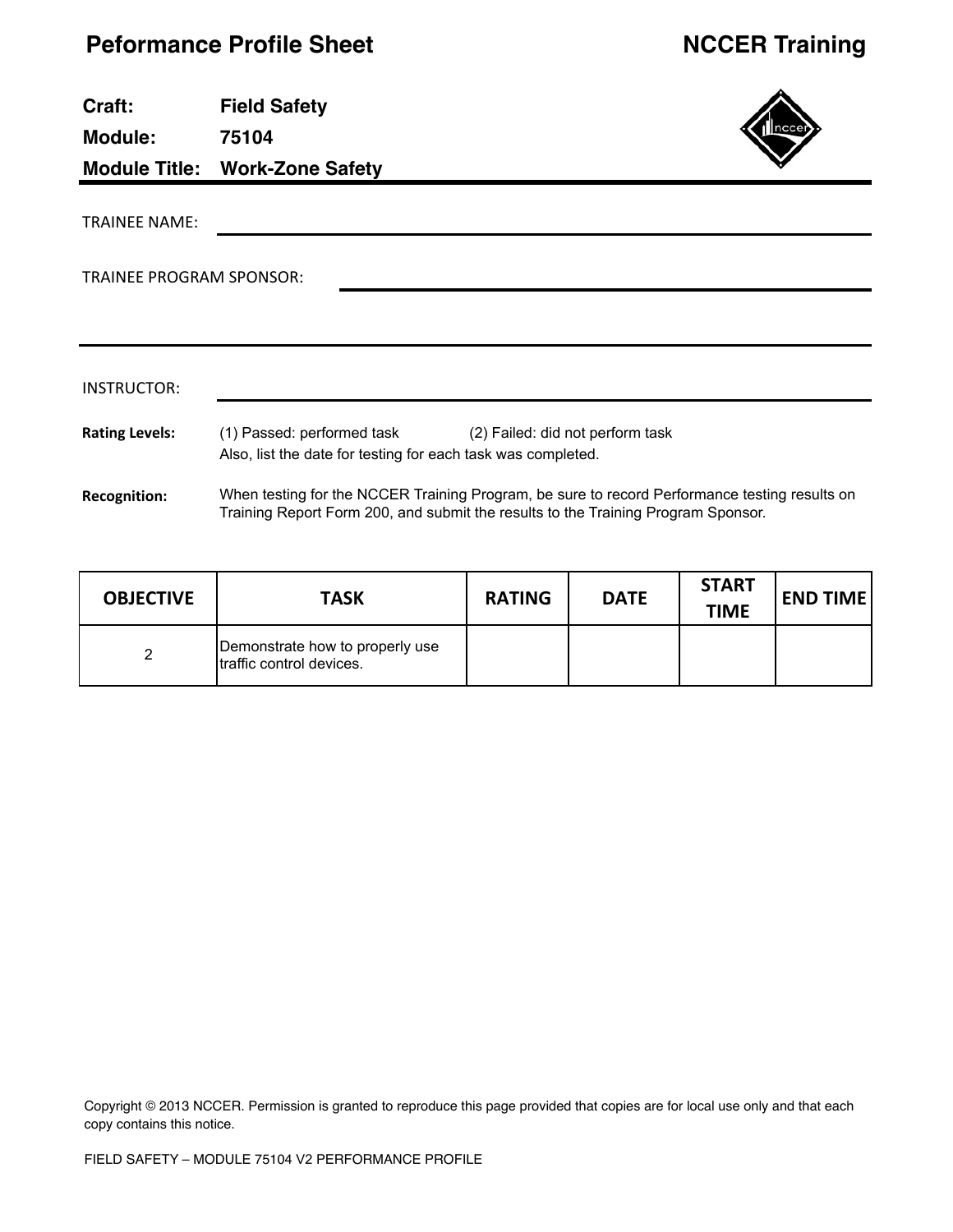| Craft:                          | <b>Field Safety</b>                                                                                                                                                                |                                  |
|---------------------------------|------------------------------------------------------------------------------------------------------------------------------------------------------------------------------------|----------------------------------|
| <b>Module:</b>                  | 75121                                                                                                                                                                              |                                  |
|                                 | <b>Module Title: Electrical Safety</b>                                                                                                                                             |                                  |
| <b>TRAINEE NAME:</b>            |                                                                                                                                                                                    |                                  |
| <b>TRAINEE PROGRAM SPONSOR:</b> |                                                                                                                                                                                    |                                  |
|                                 |                                                                                                                                                                                    |                                  |
|                                 |                                                                                                                                                                                    |                                  |
| INSTRUCTOR:                     |                                                                                                                                                                                    |                                  |
| <b>Rating Levels:</b>           | (1) Passed: performed task<br>Also, list the date for testing for each task was completed.                                                                                         | (2) Failed: did not perform task |
| <b>Recognition:</b>             | When testing for the NCCER Training Program, be sure to record Performance testing results on<br>Training Report Form 200, and submit the results to the Training Program Sponsor. |                                  |

| <b>OBJECTIVE</b> | <b>TASK</b>                                                 | <b>RATING</b> | <b>DATE</b> | <b>START</b><br><b>TIME</b> | <b>END TIME</b> |
|------------------|-------------------------------------------------------------|---------------|-------------|-----------------------------|-----------------|
| 2                | Demonstrate how to properly use a<br>lockout/tagout device. |               |             |                             |                 |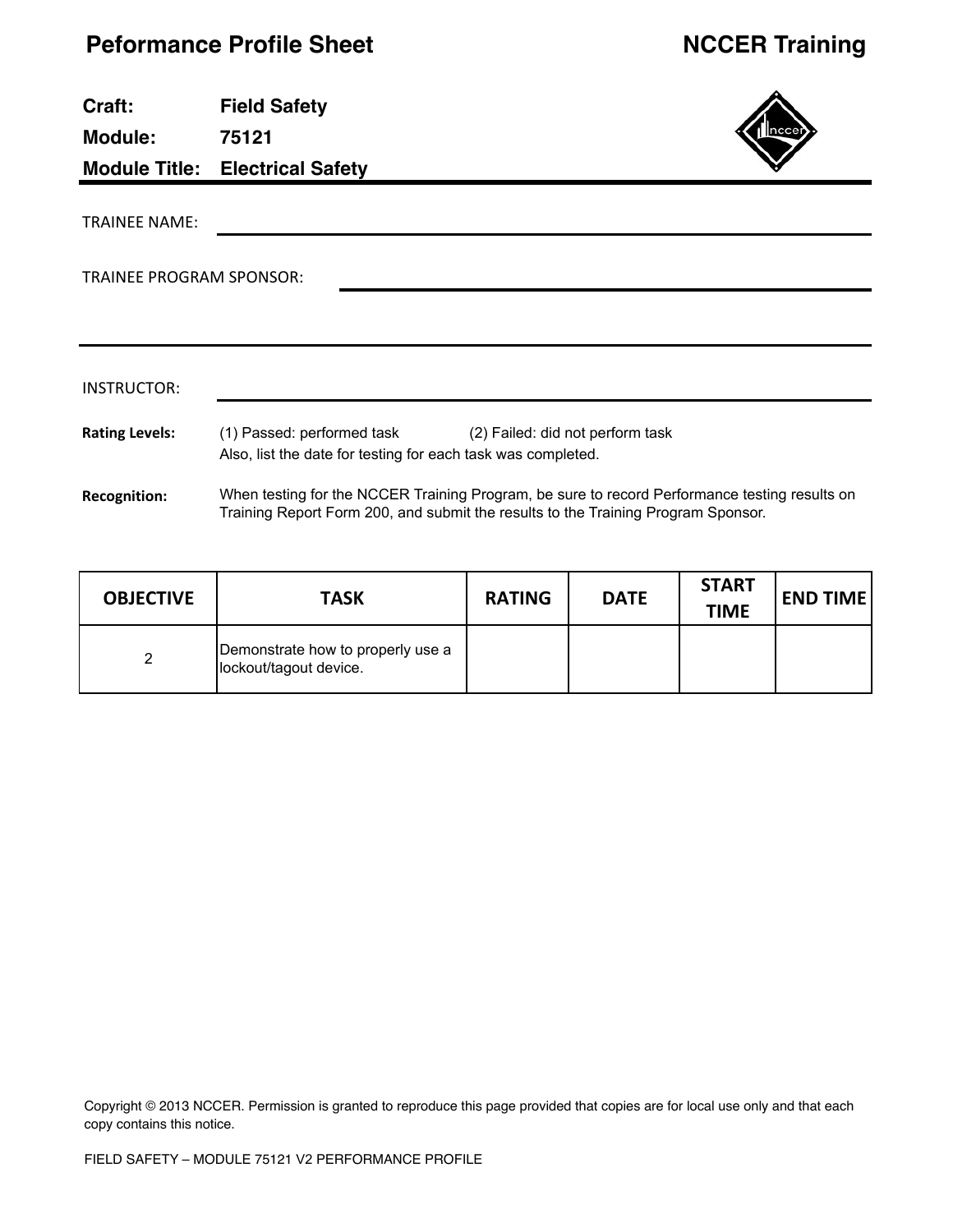**Module: 75122**

**Module Title: Working from Elevations**



TRAINEE PROGRAM SPONSOR:

| INSTRUCTOR:           |                                                                                            |                                                                                                                                                                                    |
|-----------------------|--------------------------------------------------------------------------------------------|------------------------------------------------------------------------------------------------------------------------------------------------------------------------------------|
| <b>Rating Levels:</b> | (1) Passed: performed task<br>Also, list the date for testing for each task was completed. | (2) Failed: did not perform task                                                                                                                                                   |
| <b>Recognition:</b>   |                                                                                            | When testing for the NCCER Training Program, be sure to record Performance testing results on<br>Training Report Form 200, and submit the results to the Training Program Sponsor. |

| <b>OBJECTIVE</b> | <b>TASK</b>                                                               | <b>RATING</b> | <b>DATE</b> | <b>START</b><br><b>TIME</b> | <b>END TIME</b> |
|------------------|---------------------------------------------------------------------------|---------------|-------------|-----------------------------|-----------------|
|                  | Demonstrate how to properly inspect<br>and don fall-protection equipment. |               |             |                             |                 |
| 2                | Demonstrate how to properly inspect<br>la ladder.                         |               |             |                             |                 |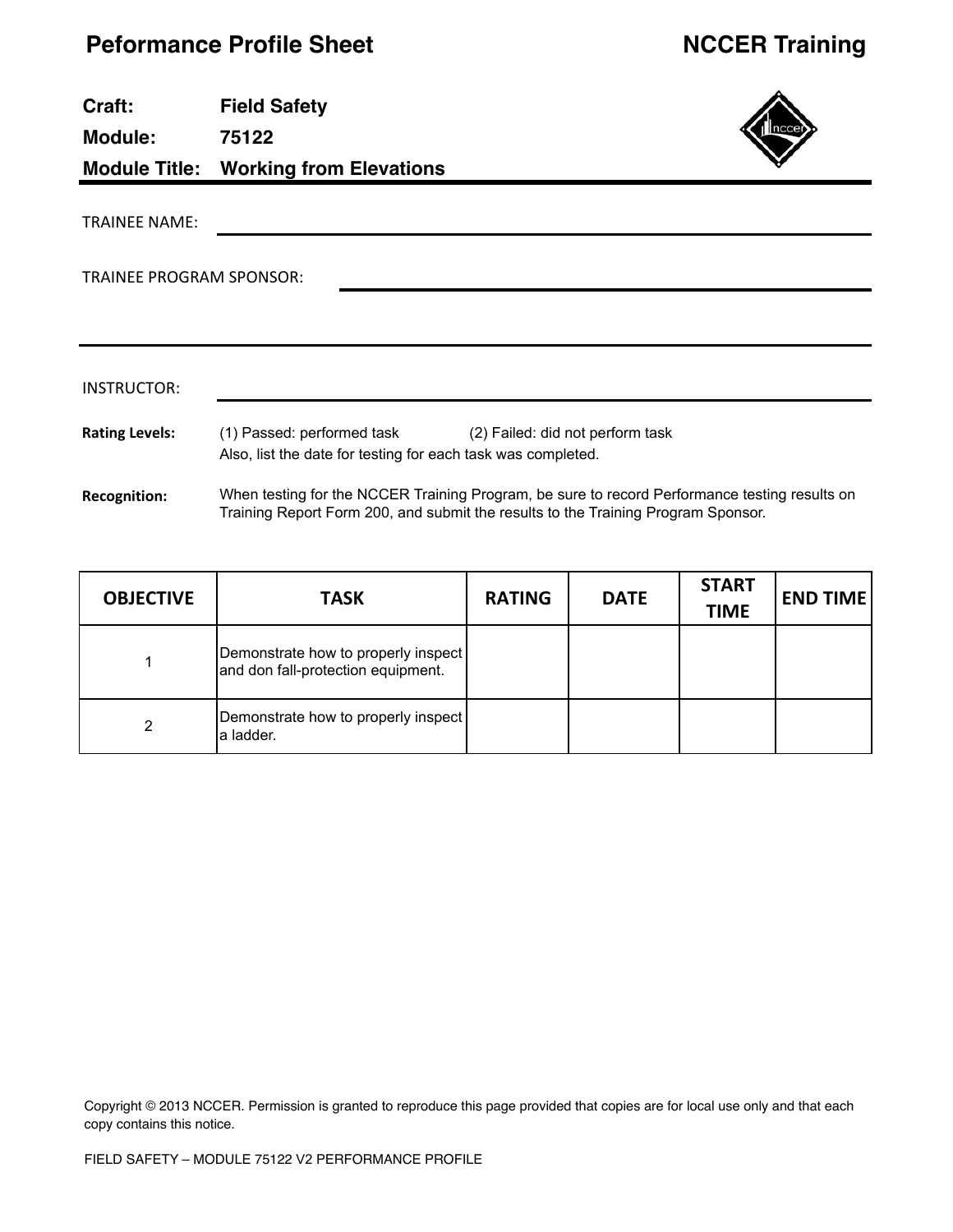**Module 75110 has no Performance Profile Sheet; no performance testing is required for this module.**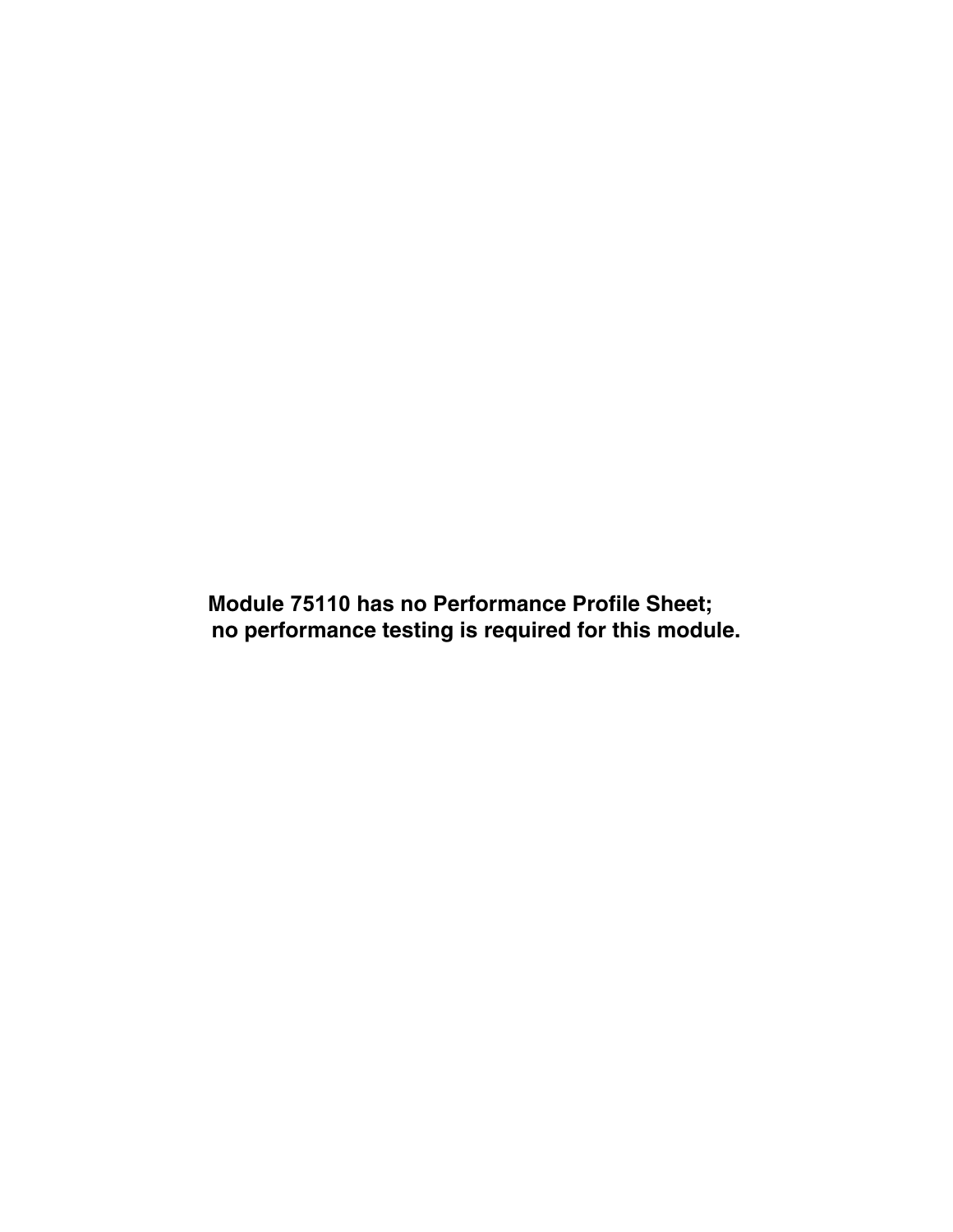**Module 75123 has no Performance Profile Sheet; no performance testing is required for this module.**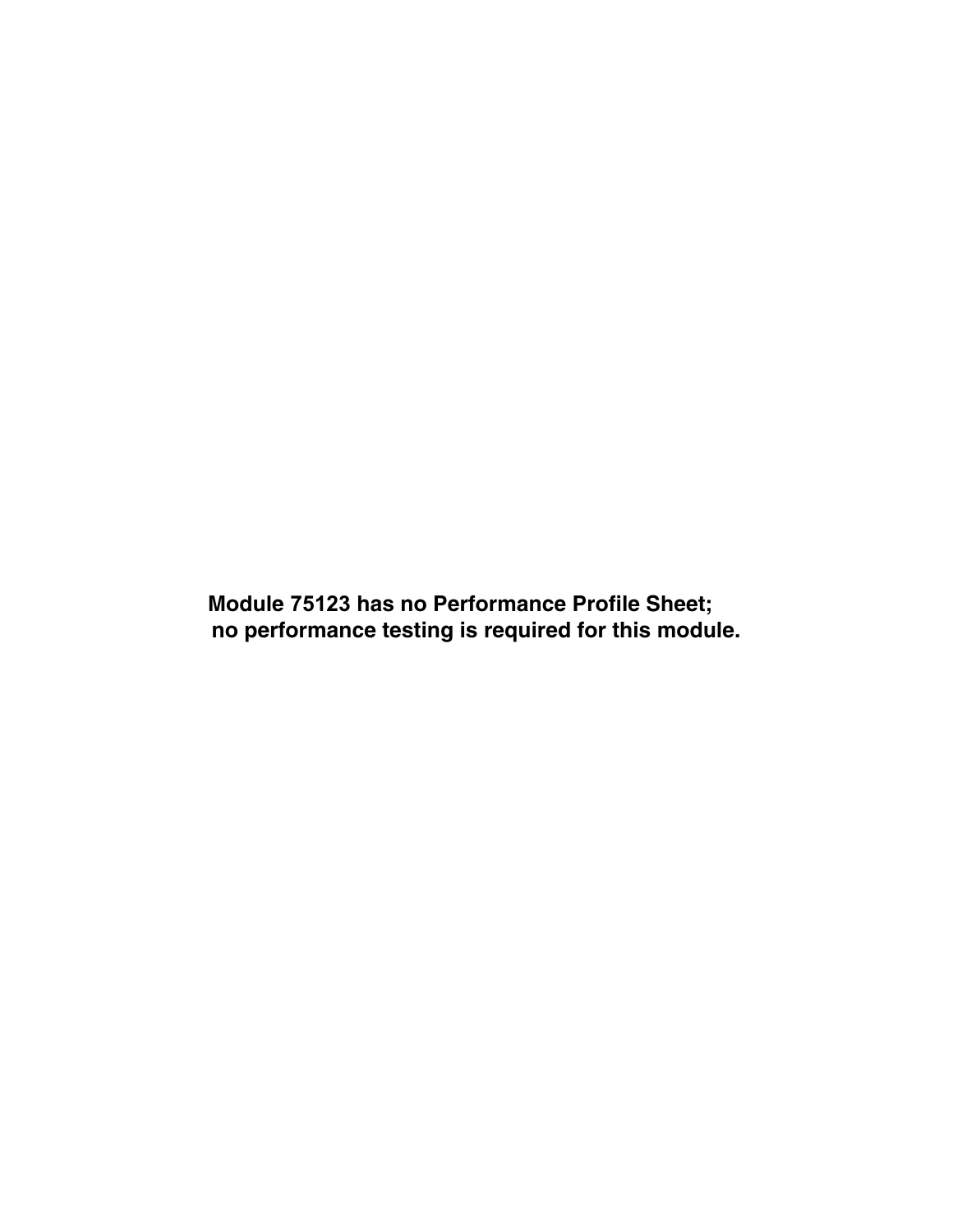**Module 75119 has no Performance Profile Sheet; no performance testing is required for this module.**